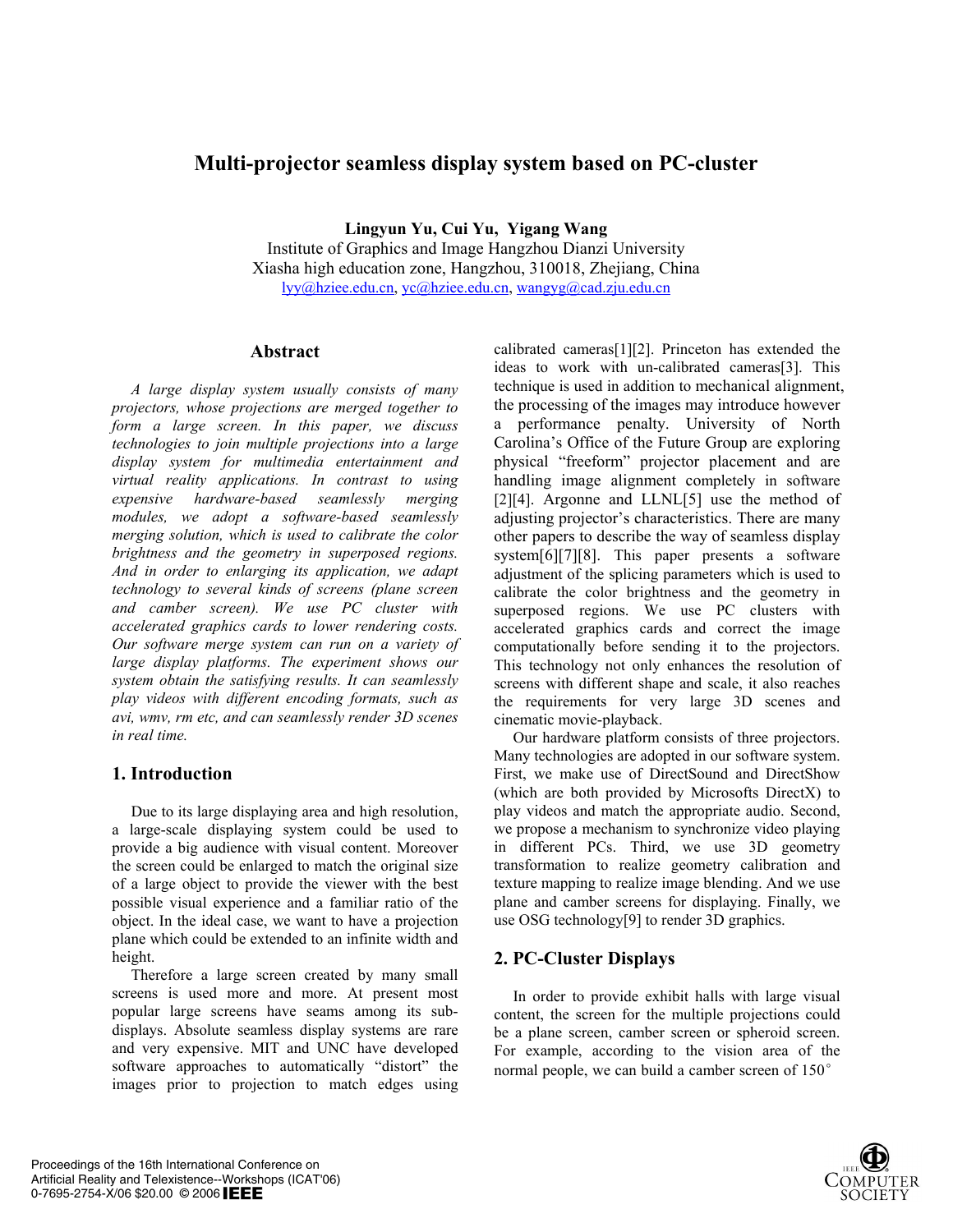(Figure 1)by putting two(or more) screens side by side.



**Figure 1. Plane screen and camber screen** 

Most of large scale displays use multi-processor, multi-piped expensive rendering engines to generate per projector output. Those expensive machines always require specialized application programming interfaces or customized software to display multipiped imagery, existing applications typically not supported.

We can use PC cluster with accelerated graphics cards as well. Each projector is controlled by a PC, so projectors are controlled by a PC cluster. Each of computers render to a logical "tile". These distributed tiles can be efficiently reassembled to create an output image for many output devices. For example, while displaying large-screen movie, we must let each computer to display one part of the entire picture.

Although PC cluster lower rendering costs, their usage in large scale displays typically require precise projector alignment. For integrating image "tiles" into a seamless whole, several fundamental technological problems need to be addressed. These include:

(1) Frame synchronization

(2) Image and projector alignment

(3) Edge blending: color and luminosity matching and calibration techniques

# **3. The multi-projector seamless display system**

Our system is built with low-cost commodity components: a cluster of PCs and portable presentation projectors. Synchronization, Image blending, alignment and calibration are the key major technical challenges to producing practical tiled display systems.

First we use DirectShow methods to play videos. Then we use the network to eliminate the joining of pictures from different time-frames synchronization. We use OSG technology to render 3D graphics. At last we use geometry splicing way and color blending method to solve the problem of luminance and color variations between color channels of each projector.

### **3.1. Synchronization**

While displaying large-screen movie, we must let each computer to display one part of the entire picture. During this process, the movies picture is changing all the time and each computer also needs to renew the displaying content unceasingly. To eliminate the joining of pictures from different time-frames synchronization through the network is used.

During movie playback the times between both movies playback position are checked unceasingly. When the time interval (so called lag) between both movies time-frames exceeds the critical level of

$$
|t_1 - t_2| \ge \lambda \tag{1}
$$

The frames are reordered due synchronization over the network. This prevents the movies from departing from each other. If the chosen  $\lambda$  is too large, then the slave machine might be delayed in playback or the display of the pictures will not seem smoothly. If the chosen  $\lambda$  is too small, the machines will adjust too often and seek the frame from the streams constantly. This also results in a waste of CPU time. A good choice is  $\lambda = 0.1s$ .

The advantage of time synchronization is that the amount of data transmitted over the network is small. The packages only carry two pieces of information, the display matrix and film show time. So this method also works in relative slow network-surroundings, as long as they don't suffer from an insufficient lag. But it is still quite insufficient, because every computer needs to read the film. The best results can be obtained by the following setup: Only one computer (the master) is responsible for reading the film. It delivers the picture information to the other computer(s) (slaves). Then all the slaves need to do is to receive the picture and display it.



**Figure 2. Synchronization of PC cluster** 

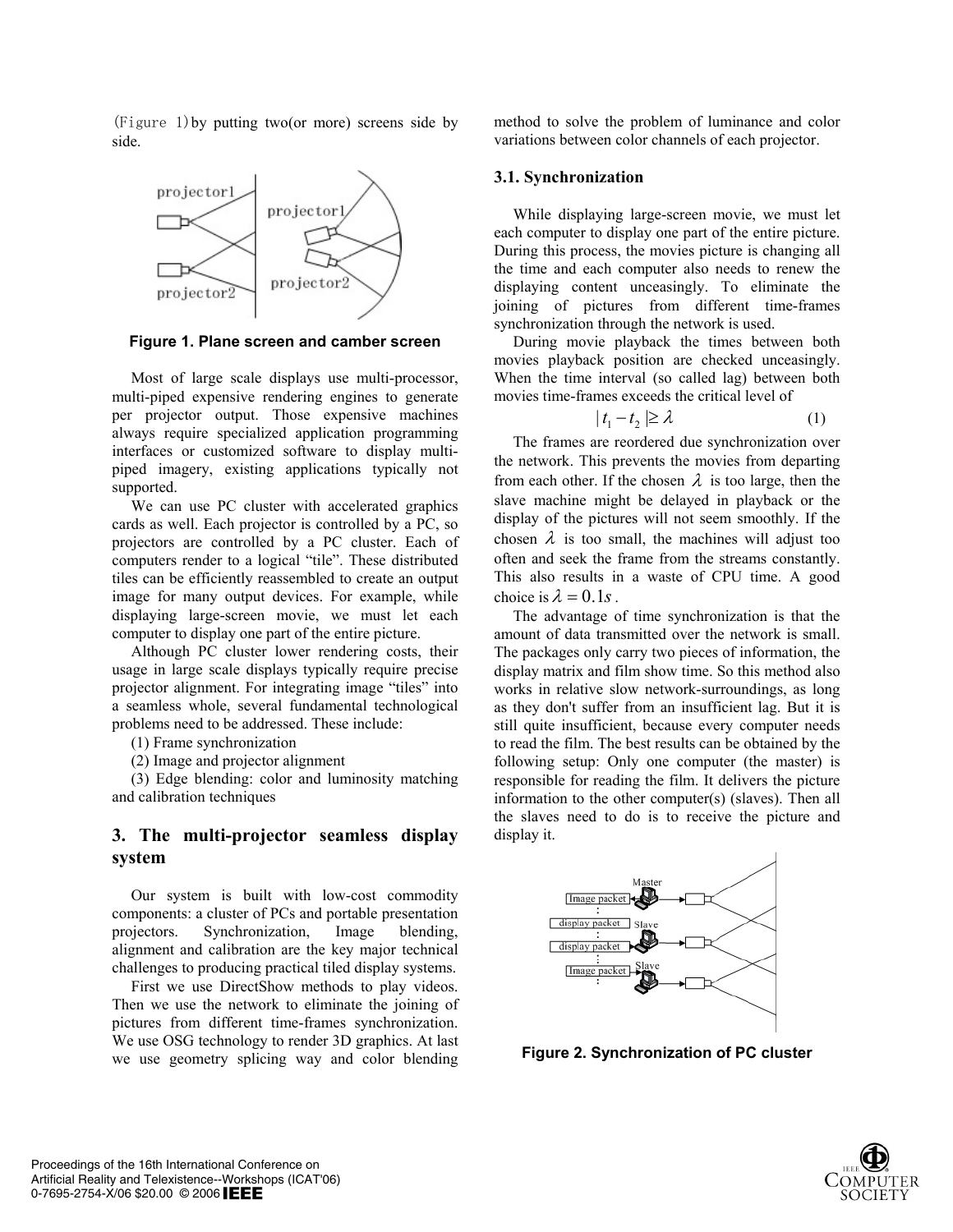To do so, we think of using a router with one Gbit/s network speed (Figure 2). There are two kinds of packets transmitted over the network when using this method. The first kind carries the frame (the image). The second one carries the display matrix. Those packages are sent out by the master machine without a specified order, the slave machine(s) reorder the packages. If the received package is a package containing a frame, the slave machine will display the frame on a plane. If the package contains the display matrix it will rotate or enlarge the plane according to the matrix.

### **3.2. Image Overlapping**

When tiling a surface, the tiles must be accurately aligned so that accumulated alignment errors do not propagate to the point where the overall geometry is distorted. At present most popular large screens have seams among its sub-displays. Absolute seamless display systems are rare and very expensive. If the subimages are just side by side, there is a very bright seam between them. So they need to have an overlapping area, which makes overall-screen looks natural and fluent, just like from a single projector. But when two projectors are used side by side, the most casual observer notices that the images do not align, their colors and geometries do not match, and they are probably not the same brightness (Figure 3). Besides, the tiles overlap slightly, causing the bright lines or seams.



**Figure 3. The alignment errors** 

It is better to keep the overlapping areas at about ten to 25 percents of the whole projection area. Edge blending techniques overlap the edges of the projected and tiled images to blend the overlapped pixel to smooth the luminance and chromaticity transition from one image to another. For example we can take a  $2 \times 1$ array of projectors (two projectors next to each other). Each projection area is  $1024 \times 768$  pixels, and the overlapping area takes up 256  $\times$  768 pixels. The resolution of the resulting image is  $1792 \times 768$  pixels.

### **3.3. Geometry splicing**

The goal of the geometry splicing technique is to guarantee that there are no double images of the object in the projections overlapping regions. Because in software splicing, each projector projects a part of the image, the overlapping regions from both projectors should show the same content.

#### **The plane screen**

According to the Figure 4 which shows the position of right projector and the screen, we need to transfer the content of area 1to area 2.



**Figure 4. Geometry correction** 

Make the right projector for example. Here is a formula to calculate *P* 's position on the windows:

 $P^* = PM \ M \ M \tag{2}$ 

and  $P^* = PM_vM_pM_s$ 

$$
M_s = \begin{bmatrix} 1 & 0 & 0 & 0 \\ 0 & 1 & 0 & 0 \\ 0 & 0 & 1 & 0 \\ -\frac{tg(\beta)}{tg(\alpha)} - 1 & 0 & 0 & 1 \end{bmatrix}
$$
 (3)

In this way we can transfer the point of  $x = d * t g(\beta)/(d * t g(\alpha)) = t g(\beta)/t g(\alpha)$  to -1. In another words, the content is moved by the distance of  $-(\frac{tg(\beta)}{tg(\alpha)}+1)$ *tg*  $-(\frac{tg(\beta)}{tg(\alpha)}+1)$ .

#### **The camber screen**

When several projectors are all putted in the arccenter and we observe the object at the same place, the images' positions on the camber screen are completely right. But if the eye point is the arc-center, but

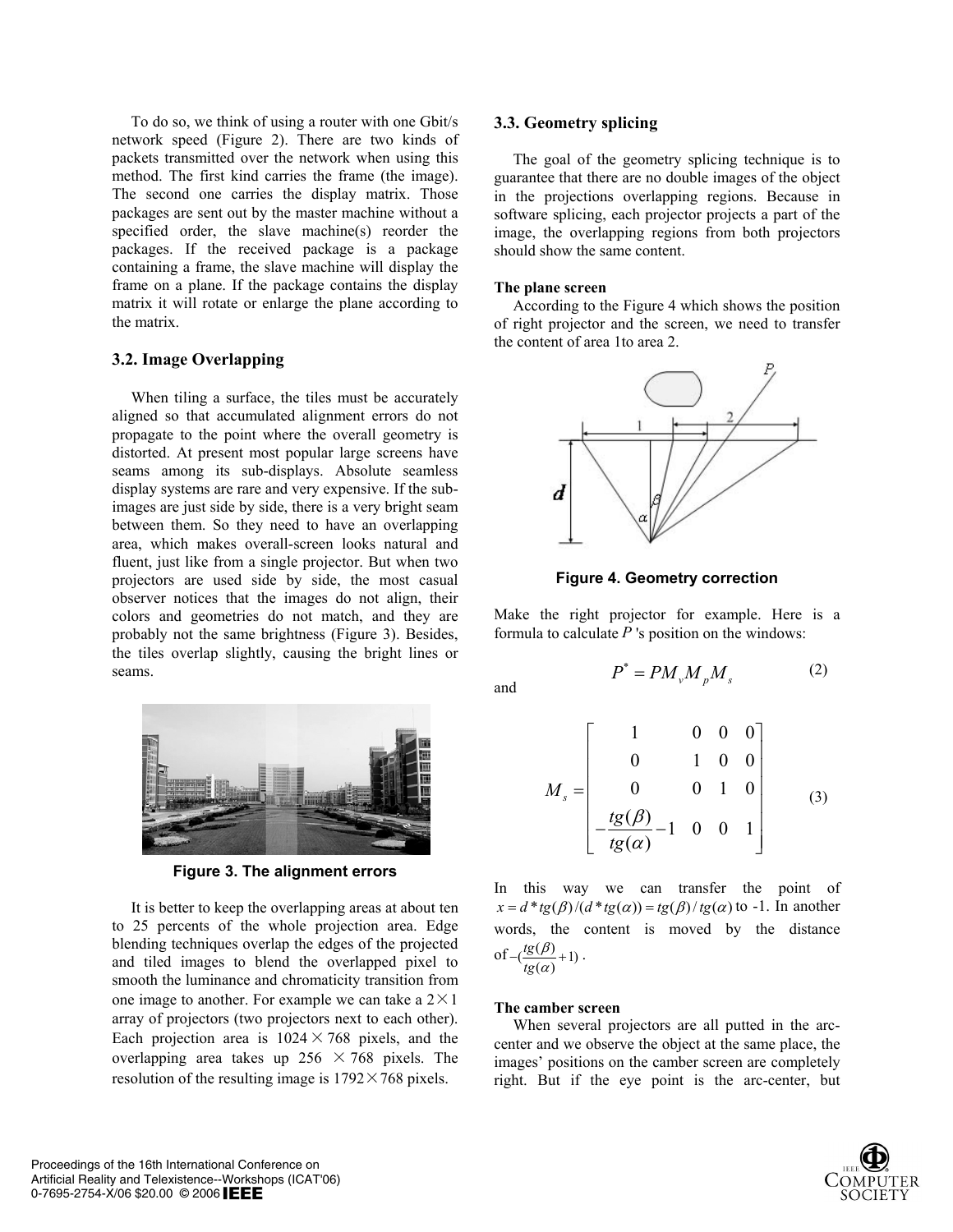projector is not, we would have wrong image and position on the screen. In this way we would get double images in overlapping areas. From figure 5, we would see, if observing form the center, we output the image at the right position of the screen. But if we observe the object from different place, the images on the screen are distorted.



**Figure 5. Observing from the center** 



**Figure 6. Observing from two different place** 

So we can only assume that we observe the object from the center and then set a right observing direction. But different position of outputs rely on different positions of projectors, so in order to keep the right result no matter where the projector is, firstly we need to get the projector's position  $(a,b,c)$ .



**Figure 7. Get the position of projector** 

We can calculate the projector's position using its own result (Figure 7). We draw a quadrangle on the screen, and then display it on two plane screens. Then we can measure positions of each point and the screens, at last we can get the position of projector after calculating. The next step, we take one point from the arc-screen, and as an example its coordinate position is



**Figure 7. Correct the texture coordinates** 

If we display it from the center, as showed in figure 8,  $F$  is the point of  $E$  on the screen. If we display it from *P* (the projector's position) and want to get the right imagine like observing from the center (Figure 5), we should correct its texture coordinates. First we get  $E$  's position  $(G)$  on the planer by connecting  $E$ and  $P$ , then we need to set  $E$  's texture coordinate at  $G$ . So what we need to do is changing the texture coordinate, like transferring the texture coordinate from  $F$  to  $G$ . And other projectors also make the similar transformation. After that, the projectors will output the images on the position of screen.

### **3.4. Color and luminosity matching**

If the neighbor projection screens are put together, the overlaying area in the middle would leave a bright lane. So it is necessary to use a method of mixing the overlaid parts together to adjust the luminance and color variations. The mixing technique is applied to the every pixel in the overlapping region(s) (Figure 8).



**Figure 8. Color and luminosity matching** 

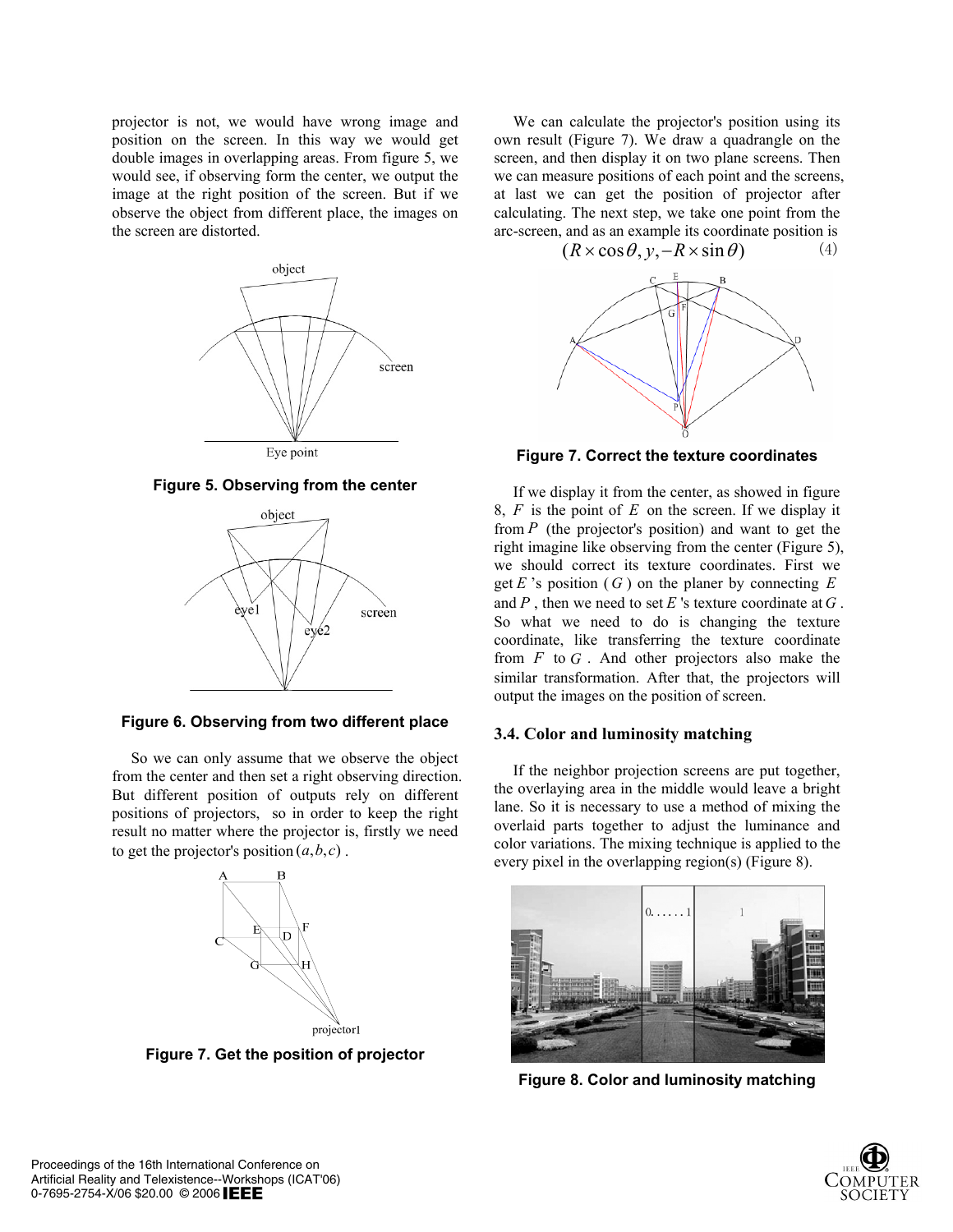We would like to edit the value of each pixel, by multiplying a factor. If the factor is 0, then the pixel's color becomes black, and accordingly, the color wouldn't change when the factor is 1. And because the projectors' colors and they are probably not the same brightness, in order to make the color of image much more frequent, we can edit the value of RGB of each pixel separately.

This can be realized by defining a function

$$
f(x) = 1 - x^p \tag{4}
$$

with  $x \in [0,1]$  (Figure 9). To adjust the brightness levels of two given pixels on both sides of the lane, multiply the right pixels brightness level with  $f(x)$  (Figure 10) and the left pixels level with  $1 - f(x)$ .



**Figure 9. The function of left projector** 



**Figure 10. The function of right projector** 

Now the important thing is to choose the right parameter  $p$ . When  $p = 1$ , the accurate curvature lies on the parameter  $p$ , when  $p = 2$ , the mixing is quadratic. When increasing of the value of  $p$ , the curve keeps the same brightness level for a more pixels, while then lowering it very fast. So a high  $p$  is a good choice for sharp crossings.

### **4. OSG programming platform**

The OpenSceneGraph (OSG) is an Open Source graphics toolkit for the development of high performance graphic applications such as flight

simulators, 3D games, virtual reality applications and scientific visualizations. It is available on many platforms. Based around the concept of a SceneGraph, it provides an object oriented framework on top of OpenGL, giving the developer a lot of freedom, while implementing and optimizing low level graphic calls. More information on the project could be found on openscenegraph.org.

In our system, OSG technology is used to set up a scene tree and add call-back functions in some nodes of the scene tree. Then, when the picture needs to be renewed the system is searching for the certain node and will use the callback function of the node to update the frame. The callback functions have the special effects in the different nodes. (Figure 11) shows a typical partial scene tree, which is used in our setup.



**Figure 11. Part of OSG tree** 

Our program is realized by setting up a plane which covers the sub-screens. Firstly we set up a root node of the Group type. By using the *addchild*() command, we add a new node of the type Geode. It is also the son-node of the original node. By using the *setUpdateCallback*() command, we set the callback function for the Geode node. The callback function sets the texture of the plane. We add a geometry node directly beneath the Geode node, then set up some attributes for it like vertex and texoords.

### **5. Result**

The experiment shows our system obtains the satisfying results no matter on plane (Figure 12) or camber screens. Using our Multi-projector seamless display system, we can watch the films just like in the cinema. We almost remove the bright lines at the